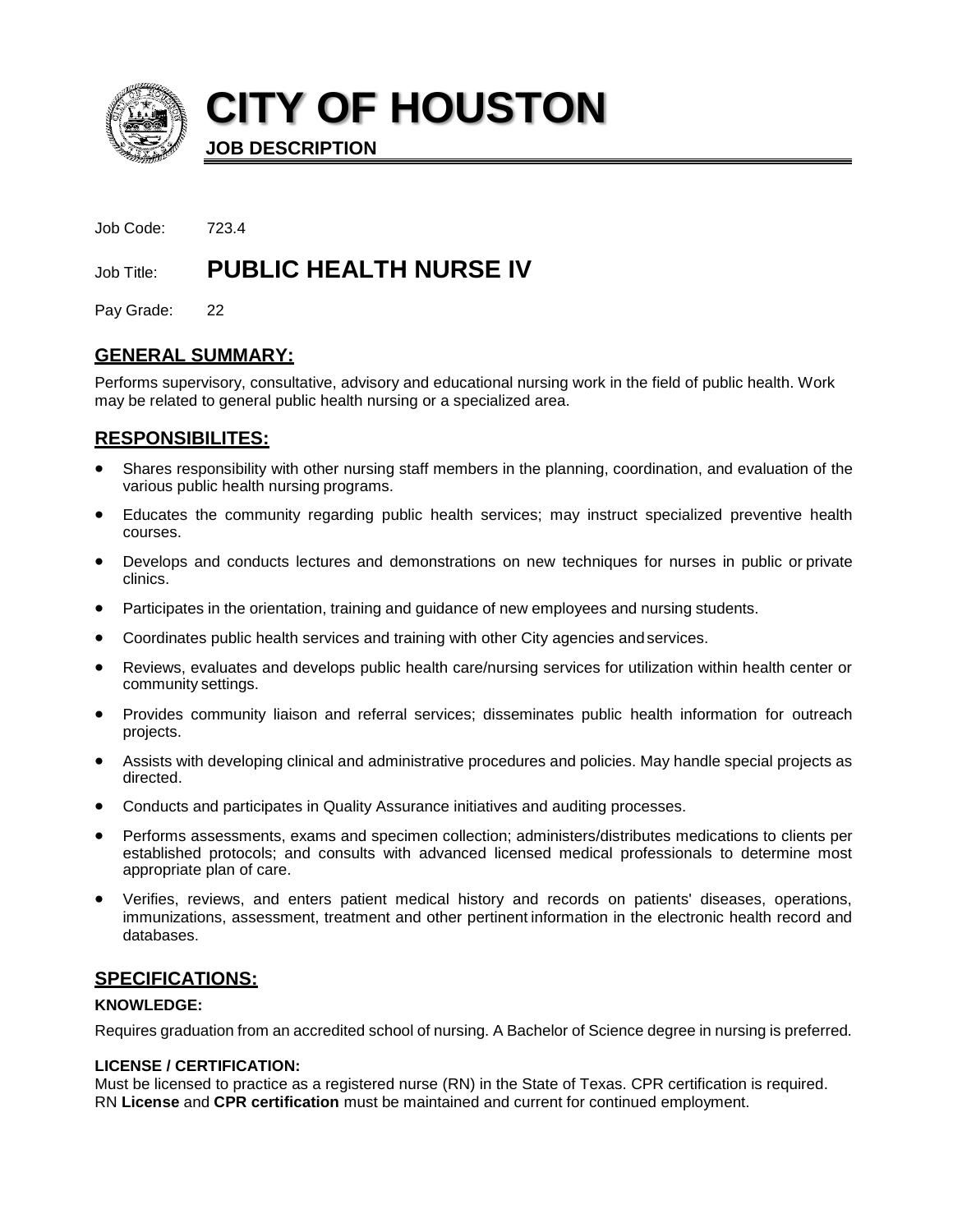## **SPECIFICATIONS: (continued)**

### **EXPERIENCE:**

Four years of nursing practice or experience as a medical professional in a clinic or hospital setting are required.

A Master of Science degree in Nursing, a license to practice as a registered nurse in the State of Texas, in addition to one year of nursing experience may be substituted for the experience requirement.

### **COMPLEXITY:**

Work is somewhat complex and varied, and may require the simple interpretation of technical and detailed guidelines, policies and procedures.

#### **IMPACT OF ACTIONS:**

Errors **in work** could lead to major expenses and inconveniences. Work is typically performed under moderate supervision and within standard operating procedures. The incumbent functions under general review and at times autonomously, with the supervisor available to answer more difficult questions.

## **SUPERVISION EXERCISED:**

### **Direct Supervision:**

Involves scheduling, supervision and evaluation of work as a "first-line supervisor", recommends personnel actions, such as hiring, training needs, inventory. May have direct report employees.

#### **Indirect Supervision:**

No indirect reports.

#### **CONTACTS:**

#### **Internal Contacts:**

Level of internal contact is primarily with professionals and supervisors. Interaction involves routine information exchange and/or simple service activity requiring common courtesy; e.g., answering questions, giving directions in response to simple requests.

#### **External Contacts:**

Level of external contact is primarily with citizens, visitors and/or mid-level representatives of government agencies, guests, vendors and professional contacts with allied organizations. Interaction requires moderate tact and cooperation; e.g., responding to questions which require some research to provide the correct answer.

#### **PHYSICAL EFFORT:**

The position occasionally requires stooping or bending. Occasional very light lifting, such as three or four reams of papers or books (up to 20 pounds or an equivalent weight) may be required.

#### **WORK ENVIRONMENT:**

There are occasional minor discomforts from exposure to less-than-optimal temperature and air conditions. The position may involve dealing with modestly unpleasant situations, as with occasional exposure to office chemicals and/or extensive use of a video display terminal.

#### **PHYSICAL SKILL:**

Requires the ability to make coordinated gross motor movements in response to changing external stimuli within moderately demanding tolerances; or the ability to make coordinated eye/hand movements on a patterned response space within low tolerance demands with no real speed requirements.

### **MISCELLANEOUS:**

All duties and responsibilities may not be listed in the above job description.